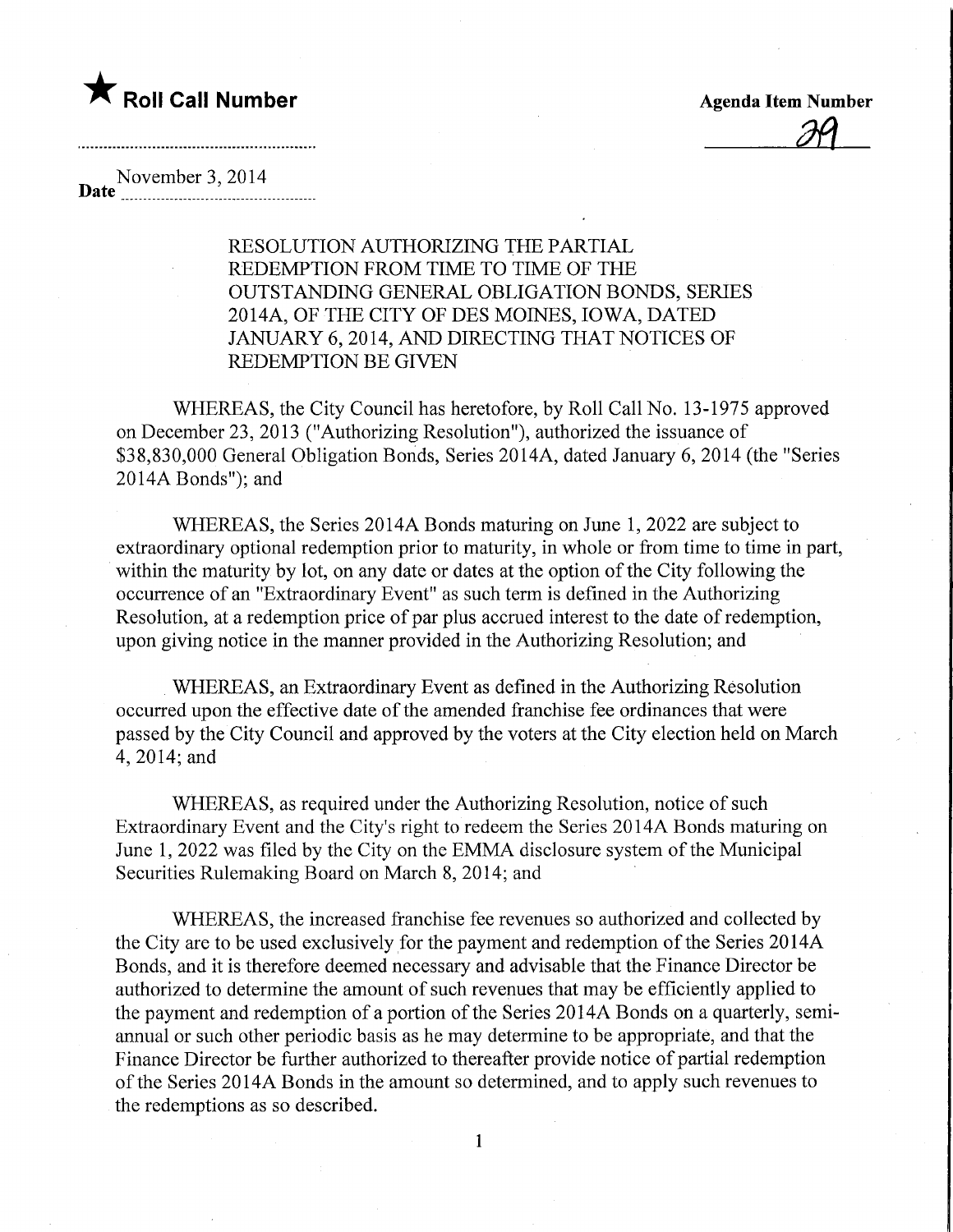# **The Roll Call Number Agents Contained Agents Agents Agents Agents Agents Agents Agents Agents Agents Agents Agents Agents Agents Agents Agents Agents Agents Agents Agents Agents Agents Agents Agents Agents Agents Agents A**

29

#### November 3, 2014 Date <u>Manuel Communication</u>

NOW, THEREFORE, BE IT RESOLVED BY THE CITY COUNCIL OF THE CITY OF DES MOINES, IOWA:

Section 1. That a portion of the outstanding Series 2014A Bonds maturing on June 1, 2022 in the principal amount of \$19,000,000, be called for partial redemption as of December 5, 2014 in the amount of \$415,000 (or on such other date and/or in such other amount as the Finance Director shall determine to be appropriate), and that other portions of such Series 2014A Bonds also be called for partial redemption from time to time on such future dates and in such future amounts as the Finance Director shall determine to be appropriate under the terms of this Resolution.

Section 2. That the Finance Director be and is hereby authorized and directed (i) to determine the amount of the increased franchise fee revenues collected under the amended ordinances approved at the City election held on March 4, 2014 that may be efficiently applied to the payment and redemption of a portion of the Series 2014A Bonds on a quarterly, semi-annual or such other periodic basis as he may determine to be appropriate, (ii) to provide notice of partial redemption of the Series 2014A Bonds in the amount so determined, each such notice to be given to the registered owners of the Series 2014A Bonds being redeemed not less than thirty (30) days prior to the date of redemption, and (iii) to apply such increased franchise fee revenues to the payment of the principal and interest on the Series 2014A Bonds so called for redemption on the designated redemption dates.

Section 3. That the terms of such redemption be substantially as set forth in the form of notice attached to this Roll Call.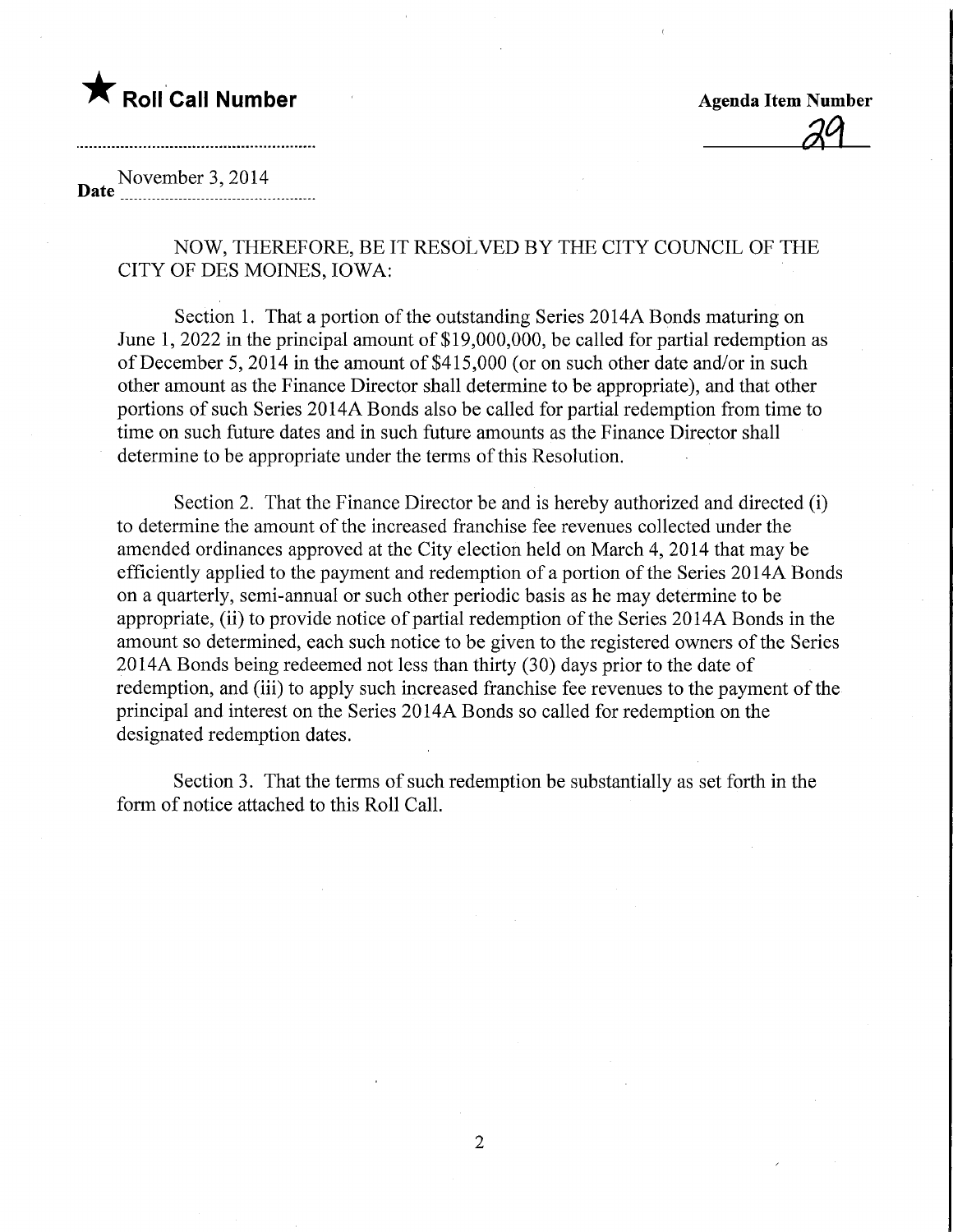# **K** Roll Call Number

.....................................

**Date** November 3, 2014

Moved by: to adopt.

Agenda Item Number

 $\mathscr Q$ 

FORM APPROVED:

Deputy City Attorney

01060727-1U0387-249

| <b>COUNCIL ACTION</b> | <b>YEAS</b> | <b>NAYS</b> | <b>PASS</b> | <b>ABSENT</b>   | <b>CERTIFICATE</b>                                                                                                                                                                                      |  |  |
|-----------------------|-------------|-------------|-------------|-----------------|---------------------------------------------------------------------------------------------------------------------------------------------------------------------------------------------------------|--|--|
| <b>COWNIE</b>         |             |             |             |                 |                                                                                                                                                                                                         |  |  |
| <b>COLEMAN</b>        |             |             |             |                 | I, DIANE RAUH, City Clerk of said City hereby<br>certify that at a meeting of the City Council of<br>said City of Des Moines, held on the above date,<br>among other proceedings the above was adopted. |  |  |
| <b>GRAY</b>           |             |             |             |                 |                                                                                                                                                                                                         |  |  |
| <b>HENSLEY</b>        |             |             |             |                 |                                                                                                                                                                                                         |  |  |
| <b>MAHAFFEY</b>       |             |             |             |                 |                                                                                                                                                                                                         |  |  |
| <b>GATTO</b>          |             |             |             |                 | IN WITNESS WHEREOF, I have hereunto set my<br>hand and affixed my seal the day and year first<br>above written.                                                                                         |  |  |
| <b>MOORE</b>          |             |             |             |                 |                                                                                                                                                                                                         |  |  |
| <b>TOTAL</b>          |             |             |             |                 |                                                                                                                                                                                                         |  |  |
| <b>MOTION CARRIED</b> |             |             |             | <b>APPROVED</b> |                                                                                                                                                                                                         |  |  |
|                       |             |             |             |                 |                                                                                                                                                                                                         |  |  |
|                       |             |             |             |                 |                                                                                                                                                                                                         |  |  |
| Mavor                 |             |             |             |                 | City Clerk                                                                                                                                                                                              |  |  |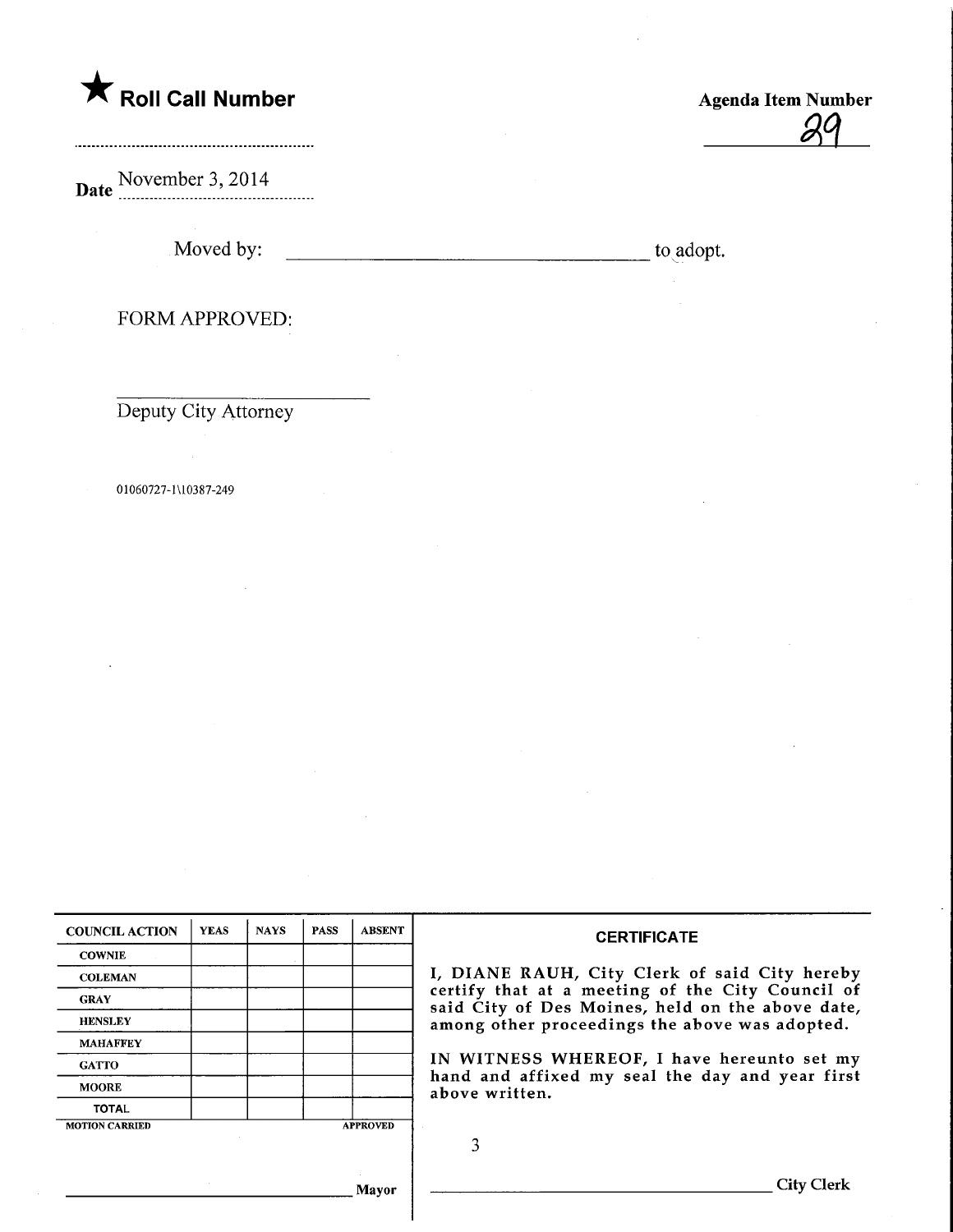### AHLERS & COONEY, P.C.

ATTORNEYS AT LAW 100 COURT AVENUE • SUITE 600 DES MOINES, IOWA 50309-2231 PHONE 515-243-7611 FAX: 515-243-2149 WWW.AHLERSLAW.COM

WILLIAM J. NOTH WNOTH@AHLERSLAW.COM

Direct Dial; (515)246-0332 29

October 30, 2014

Mr. Dan Ritter Finance Director City of Des Moines 400 Robert D. Ray Drive Des Moines, Iowa 50309

RE: \$38,830,000 General Obligation Bonds, Series 2014A

Dear Mr. Ritter:

With this letter I am enclosing a suggested Roll Call to be adopted by the Council, calling a portion of the outstanding General Obligation Bonds, Series 2014A, dated January 6, 2014, for early redemption. Also enclosed with the Roll Call is a suggested form of Notice of Partial Redemption. There are blank spaces in the Notice for the date of redemption and amount to be redeemed, which will have to be completed each time the Notice is used (the other details in the Notice will not change).

Because periodic redemptions are anticipated to take place as the franchise fee revenue is received in the future, the Roll Call differs from the usual approach and instead authorizes you to determine the amount of each partial redemption, to publish notice of the same, and to apply the franchise fee revenue to the payment of the Bonds being called on the designated redemption date. Additional Council action to authorize future redemptions therefore will not be required According to the provisions of the resolution authorizing issuance of the Series 2014A Bonds (adopted December 16, 2013), notice of each such redemption should be given at least thirty (30) days prior to the redemption date by registered mail to the registered bondholders. At the same time each such notice is given, a copy of the notice also should be posted on the EMMA disclosure system of the Municipal Securities Rulemaking Board.